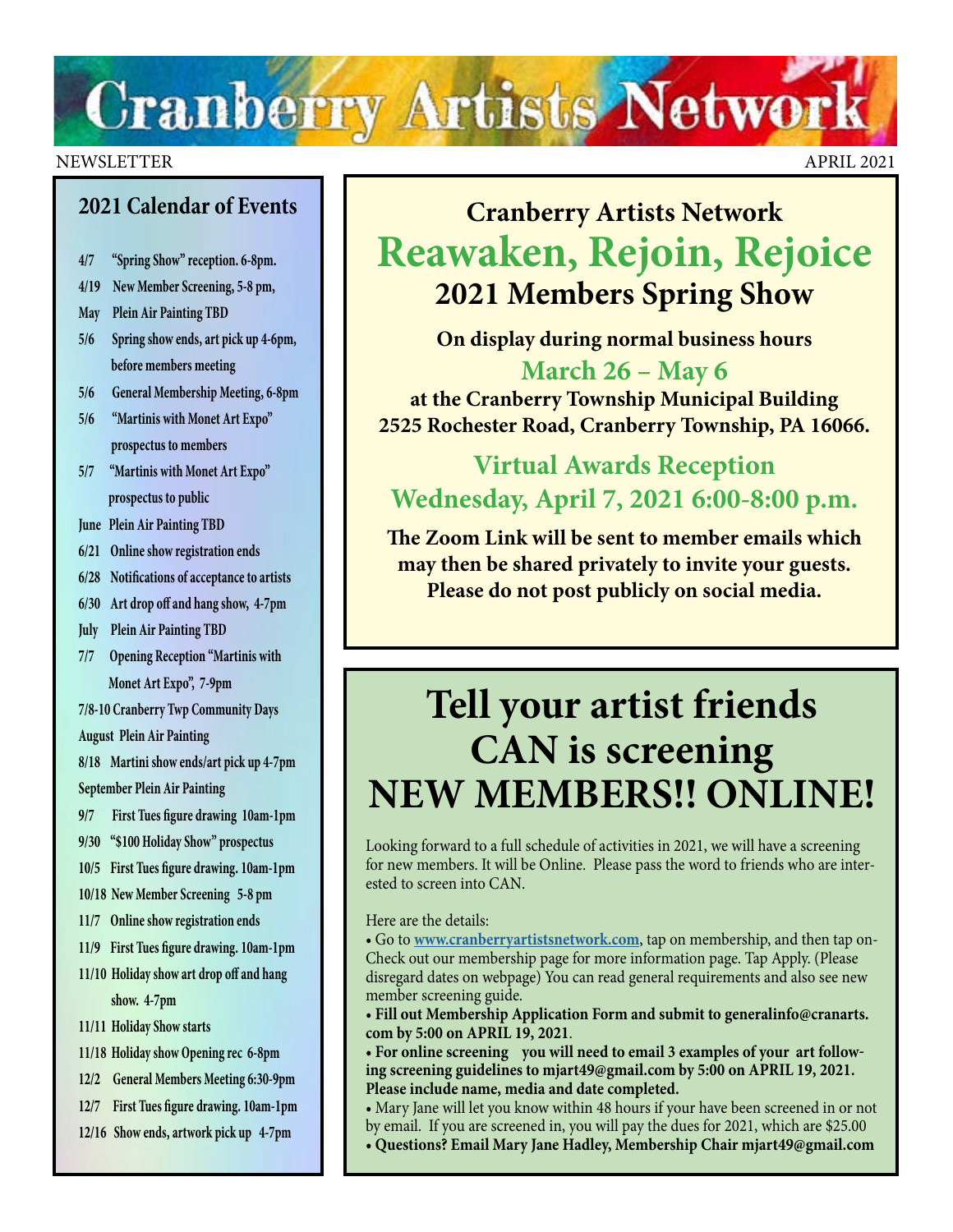### **CALL FOR ARTISTS**

### **Latrobe Art Center Annual Open Art Show**

This exhibition will be on display at the Latrobe Art Center, 819 Ligonier St., Latrobe, PA, and online at Latrobe-ArtCenter.org Thursday, May 6 - Saturday, June 5, 2021. A Reception will take place on Thursday, May 13, 2021 from 6:00 pm to 8:00 p.m. at the Latrobe Art Center. Awards will be presented at 7:00 p.m. and will be livestreamed via YouTube and Facebook.

Artwork can be dropped off at the Latrobe Art Center on Saturday, May 1 and Monday, May 3, 2021 between 10:00 a.m. and 3:00 p.m.

Categories for entry are as follows:

1. **Open Division**—original work and composition by an established artist.

2. **Amateur Artist Division** an artist with little experience and who has not won any previous prizes in our annual show.

3. **College Artist Division** any artist ages 18-21 who are currently enrolled in college (current student ID proof required).

4. **Junior Artist Division** any artist ages 14-17.

5. **Young Artist Division** any artist ages 3-13.

[https://www.latrobeartcenter.](https://www.latrobeartcenter.org/2021-open-show-prospectus) [org/2021-open-show-prospec-](https://www.latrobeartcenter.org/2021-open-show-prospectus)

## **Cranberry Artists Network**



### **APRIL FEATURED ARTIST Cindy Gilberti**

**Cindy Gilberti is an artist from western Pennsylvania. Inspired by nature and the outdoors, she strives to make the ordinary extraordinary by interpreting her world using color and gesture in an expressionistic style. She enjoys painting light and values in her compositions through observation and plein air and is equally com-**

**fortable painting in watercolor and pastels. Like most other artists, she is continually experimenting with new mediums to see how they can be incorporated into her designs.**

**Cindy exhibits her artwork around the tri-state area and is currently the Vice President of the Pittsburgh Pastel Artist League. She is also a member of the Pittsburgh Watercolor Society, Cranberry Artists Network, McMurray Art League and the West Hills Art League. Cindy has** 



**also served as a juror for various art exhibitions. Her involvement with regional artists through these endeavors inspired her to open her own art studio and gallery in Coraopolis; Gilberti Fine Art Studio & Gallery and strives to promote art and artists throughout our community.**

**She has studied with numerous internationally recognized artists including Marla Baggetta, Christine Swan, Terri Ford, Jacob Aguiar, Sterling Edwards, Susan Harrison-Tustain, Frank Webb, Tom McNickle, Jeannie McGuire and more.**

**You will find Cindy painting in her studio & teaching various art classes. Gilberti Fine Art Studio & Gallery 1030 5th Avenue Coraopolis, PA 15108 <http://gilbertifineart.com/>(412) 303-4590 gilbertifineart@gmail.com**

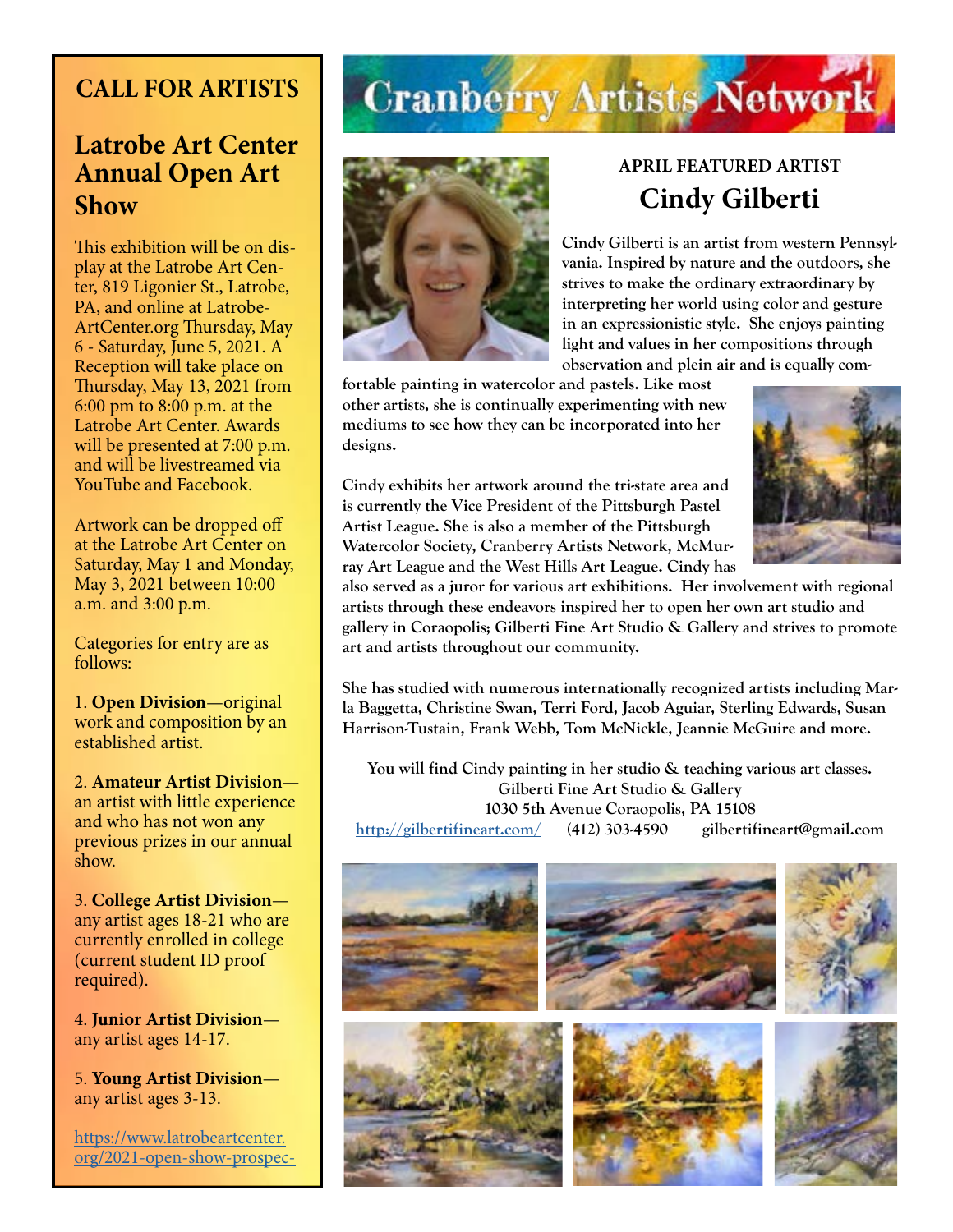

### MEMBER NEWS

CAN members **Larry Brandstetter**, **[Debra Tobin](http://debratobinart.com)** and **[James Tobin](http://jamestobinart.com)** are among the artists selected by juror Kurt Shaw for the Greensburg Art Center 2021 Biennial Juried Exhibition on display May 15 – June 25. <http://www.greensburgartcenter.org> 230 Todd School Rd, Greensburg, PA.





Debra Tobin "A Quiet Moment"



James Tobin "First Day of Spring" Larry Brandstetter "Urban Union"

**[Polly Mills Whitehorn](http://www.pollywhitehorn.com)** is pleased to announce beginning July 2021, she will be represented by the Beacon Art Shortwave Gallery. The gallery is located at 9410 Second Ave., Stone Harbor New Jersey.

There will be a gallery show of her photography in July with an Opening Reception on Sunday, July 11, 2021 from 12-3pm. The exhibit will in-

clude shore, figurative and architectural themes presented in her unique pictorialist style.

For further information please call: 516.459.8844 [www.pollywhitehorn.com](http://www.pollywhitehorn.com)



### **CALL FOR ARTISTS**



**Regional Show:** 

**Inspired by Nature,**

### **Highlighting Beechwood Farms**

**OPEN TO ALL**

Each piece must fit the theme: Inspired by Nature) - 2021 Inspired by Nature w/nature theme.

Drop Off 4/5-9, M-F 10am-3pm, plus Tues nite 7-9pm.

Judge is James Sulkowski.

Virtual show live at 6pm Sat. 4/17.\

In gallery show 4/19-5/14

### **[North Hills Art Center](https://northhillsartcenter.org/) 3432 Babcock Blvd Pittsburgh, PA 15237**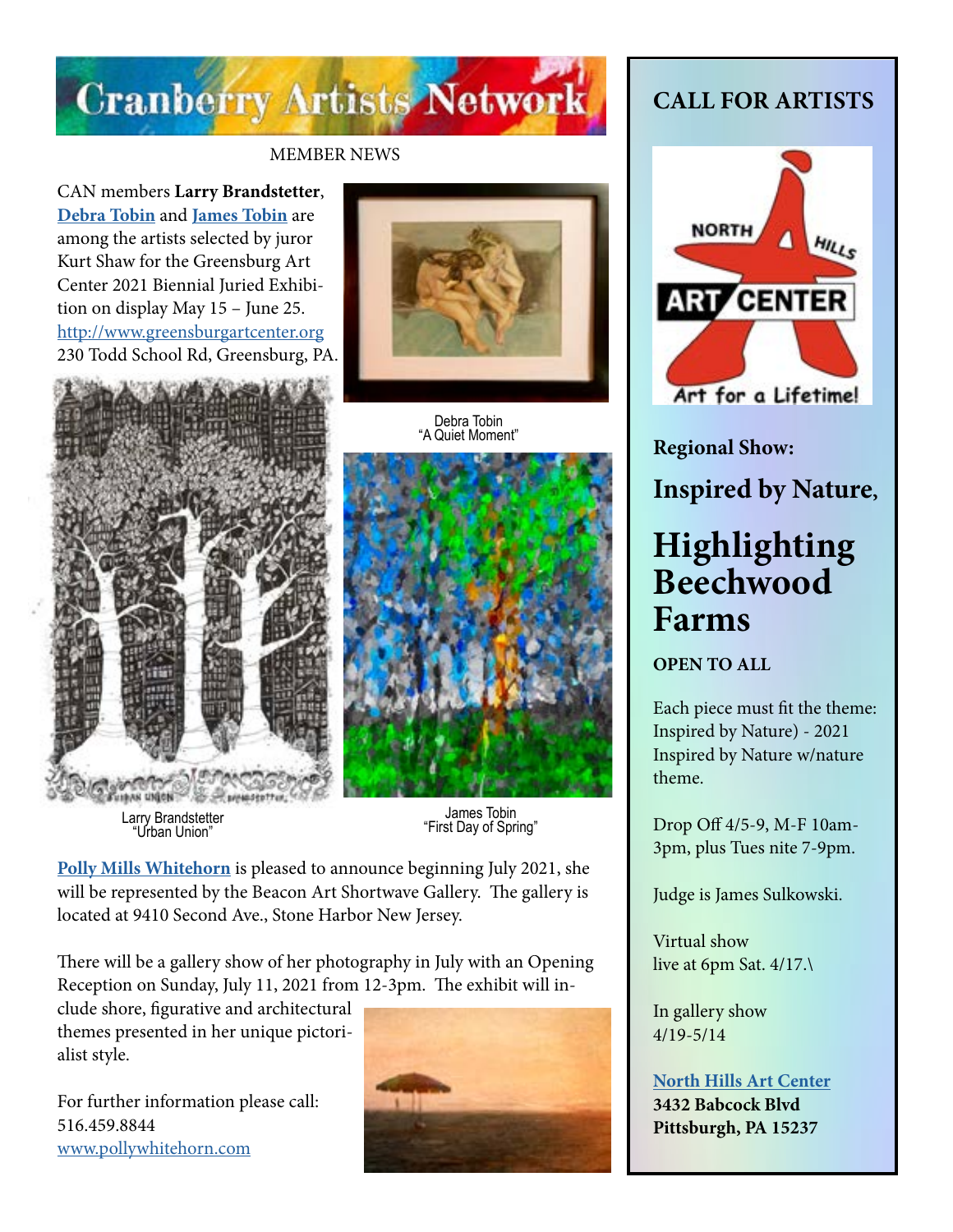### **CALL FOR ARTISTS**

**Associated Artists of Butler County "Butler Art Center" "Art Is…" Exhibit April 16- May 15.**

### **Opening Receptions April 17, 2021**

What is art to you? How do you create? If art comes from within, what do you express? "Art is…" exhibit will showcase the talents of all medias and genres.

Entry fee: \$20 for up to 3 entries

.

**Deadline to apply is 6pm April 3, 2020.**

**More info**  https://www.cognitoforms. com/ButlerArtCenter1/ArtIs?fbclid=IwAR2Vu M4fNAUYRH4cO1dqucKmmQFVdOTFG2adydTaEAqr7KVZgdRZ3onUHBg



**Art All Night Pittsburgh** is a free 22-hour festival that features art and performances from hundreds of new, emerging, and established artists.

### **Registration for this year's event will close at midnight on April 21st.**

https://www.artallnight.org/ index.php/submissions-toonline-art-all-night/

## **Cranberry Artists Network**

### MEMBER NEWS

**Gina Judy** was recently accepted as a signature-member of the Pikes Peak Watercolor Society, and then juried into the Pikes Peak International Show "Watermedia 2021" in Colorado, a biennial exhibition, just after.

Also she was accepted into AquaVenture 2021, a regional online exhibition able to be viewed from March 15-April 30 at www.kentuckywa-tercolorsociety.com under "Exhibitions".







**Gina Judy,** with "Nursing-Home Series II", shown above her, at the Ohio Watercolor Society 2020 show now being shown through March 30 at the Marathon Center Art Gallery in Findlay, Ohio.

Gina's "Ballet Series VI" will also be on display as one of 60 pieces out of 258 entries juried into the 128th Annual Juried Exhibition held by the Woman's Art Club of Cincinnati, at their Cultural Center "The Barn" 6980 Cambridge Ave., Mariemont, OH 45227 from April 6-25.

Gina was selected recently for a cash prize third-place in Philadelphia's Watercolor Society member show out of 220 online- exhibited pieces, for "Dreamscape", and for the cash-award and Bea Kotz Memorial Award Ribbon (2nd Place) in the Northstar (Minnesota) Watermedia Society's online-member show for "Ballet Series IV".

Also, congratulations, Gina Judy, on being one of the 60 pieces included, out of 258 submitted in the Woman's Art Club of Cincinnati 128th Annual Juried Exhibition & Sale. The show will be on display April 6-25, 2021 with Opening Reception Sunday, April 11, 2-4 PM, Main Gallery Woman's Art Club Cultural Center The Barn 6980 Cambridge Avenue, Mariemont, Ohio 45227.